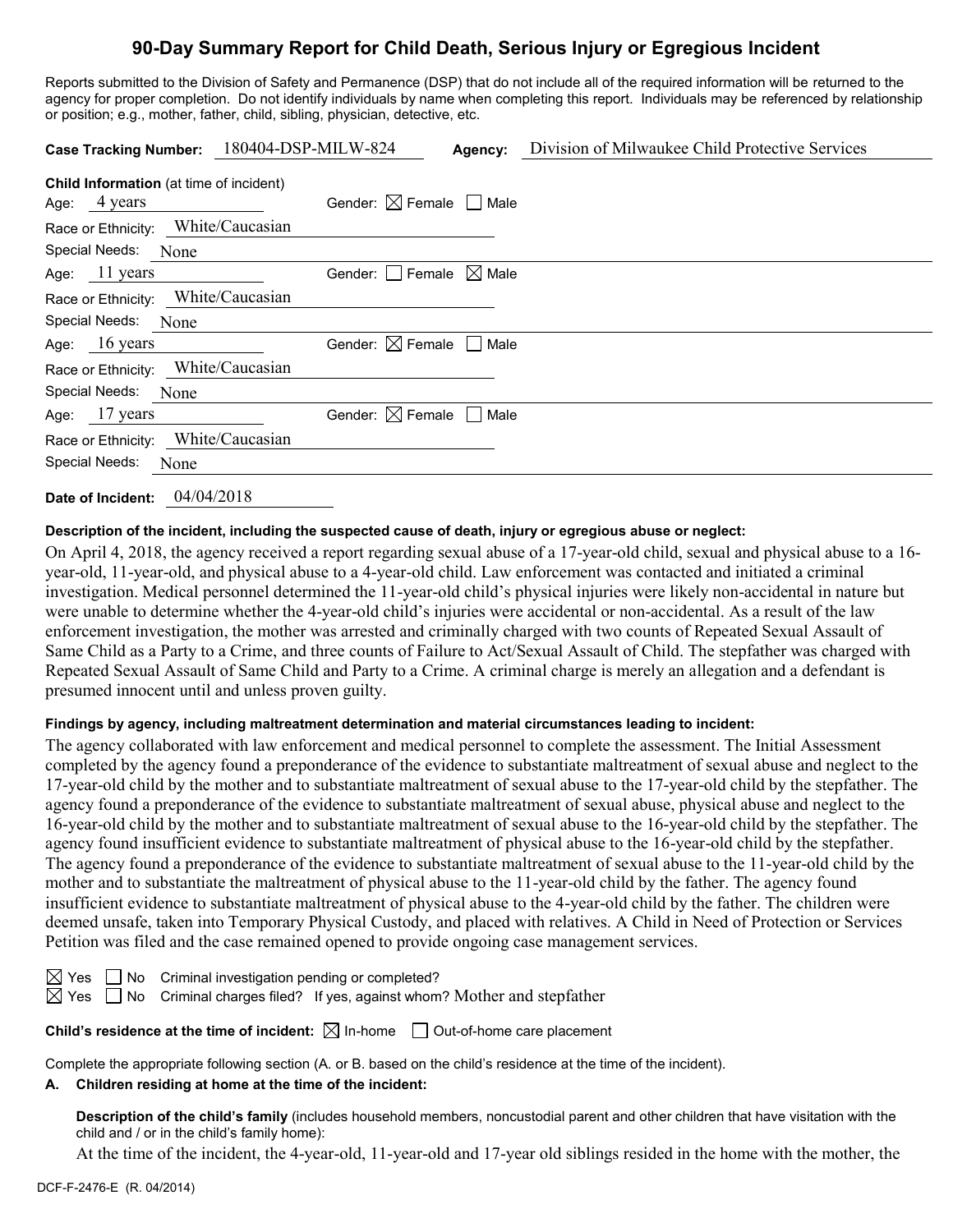mother's husband, an adult brother and his significant other; the 16-year-old sibling was intermittently in the home. The mother's husband is the adjudicated father of the 4-year-old and 11-year-old siblings. The adjudicated father of the 16 year-old and 17-year-old siblings did not have regular visitation.

**Yes No Statement of Services:** Were services under ch. 48 or ch. 938 being provided to the child, any member of the child's family or alleged maltreater at the time of the incident, including any referrals received by the agency or reports being investigated at time of incident?

**If "Yes", briefly describe the type of services, date(s) of last contact between agency and recipient(s) of those services, and the person(s) receiving those services:** N/A

**Summary of all involvement in services as adults under ch. 48 or ch. 938 by child's parents or alleged maltreater in the previous five years:** (Does not include the current incident.)

On April 11, 2016, the agency screened-in a CPS Report alleging physical abuse to the now 16-year-old child by the mother and alleging neglect to the now adult brother, now 17-year-old child and now 16-year-old child by the mother. An assessment was completed by the agency and the allegations of physical abuse and neglect were unsubstantiated. The case was closed upon completion of the Initial Assessment.

On November 11, 2015, the agency screened-in a CPS Report alleging physical abuse to the now 16-year-old child by the mother. An assessment was completed by the agency and the allegation of physical abuse was unsubstantiated. The case was closed upon completion of the Initial Assessment.

**Summary of actions taken by the agency under ch. 48, including any investigation of a report or referrals to services involving the child, any member of the child's family living in this household and the child's parents and alleged maltreater.** (Does not include the current incident.)

(Note: Screened out reports listed in this section may include only the date of the report, screening decision, and if a referral to services occurred at Access. Reports that do not constitute a reasonable suspicion of maltreatment or a reason to believe that the child is threatened with harm are not required to be screened in for an Initial Assessment, and no further action is required by the agency.)

On July 25, 2017, the agency screened-out a CPS Report.

On April 11, 2016, the agency screened-in a CPS Report alleging physical abuse to the now 16-year-old child by the mother and alleging neglect to the now adult brother, now 17-year-old child and now 16-year-old child by the mother. An assessment was completed by the agency and the allegations of physical abuse and neglect were unsubstantiated. The case was closed upon completion of the Initial Assessment.

On November 11, 2015, the agency screened-in a CPS Report alleging physical abuse to the now 16-year-old child by the mother. An assessment was completed by the agency and the allegation of physical abuse was unsubstantiated. The case was closed upon completion of the Initial Assessment.

On April 20, 2007, the agency screened-in a CPS Report alleging physical abuse to the now 17-year-old child by the mother. An assessment was completed by the agency and the allegations of physical abuse was unsubstantiated. The case was closed upon completion of the initial assessment.

On October 23, 2006, the agency screened-out a CPS Report.

On August 28, 2006, the agency screened-out a CPS Report.

On January 30, 2006, the agency screened-in a CPS Report alleging physical abuse to the now adult brother, now 17-yearold child and ow 16-year-old child by the child's father. An assessment was completed by the agency and the allegations of physical abuse were unsubstantiated. The case was closed upon completion of the Initial Assessment.

On August 9, 2004, the agency screened-out a CPS Report.

On January 27, 2004, the agency screened-in a CPS Report alleging physical abuse to the now adult brother by the child's father. An assessment was completed by the agency and the allegation of physical abuse was unsubstantiated. The case remained open for ongoing case management services.

On January 26, 2004, the agency screened-in a CPS Report alleging physical abuse to the now adult brother by the father. An assessment was completed by the agency and the allegation of physical abuse was unsubstantiated. The case remained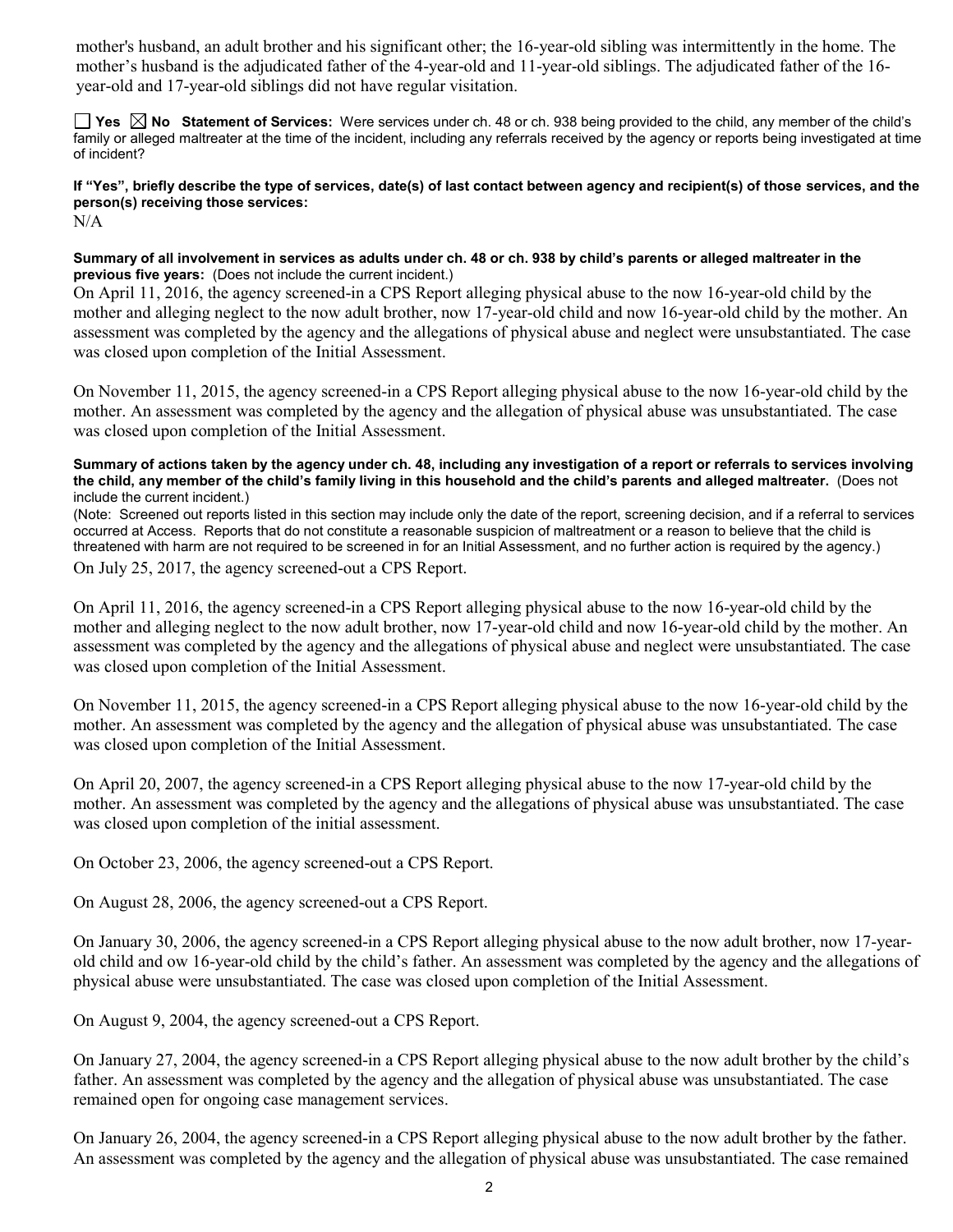open for ongoing case management services.

On November 3, 2003, the agency screened-in a CPS Report alleging physical abuse to the now adult brother by the child's father. An assessment was completed by the agency and the allegation of physical abuse was substantiated. The case remained open for ongoing case management services.

On May 12, 2003, the agency screened-in a CPS Report alleging physical abuse to the now adult brother, now 17-year-old child and now 16-year-old child by the child's father. An assessment was completed by the agency and the allegations of physical abuse were unsubstantiated. The case remained open for ongoing case management services.

On May 1, 2003, the agency screened-in a CPS Report alleging physical abuse to the now adult brother now by the child's father and alleging physical abuse to the now 16-year-old child by the child's father and paternal grandmother. An assessment was completed by the agency and the allegations of physical abuse were unsubstantiated. The case remained open for ongoing case management services.

On April 21, 2003, the agency screened-in a CPS Report alleging neglect to the now adult brother, now 17-year-old child and now 16-year-old child by the mother. An assessment was completed by the agency and the allegations of neglect were unsubstantiated. The case remained open for ongoing case management services.

On April 7, 2003, the agency screened-in a CPS Report alleging neglect to the now 16-year-old child and alleging physical abuse to the now adult brother by the child's father. An assessment was completed by the agency and the allegations of neglect and physical abuse were unsubstantiated. The case was closed upon completion of the Initial Assessment.

On February 4, 2003, the agency screened-out a CPS Report.

On January 23, 2003, the agency screened-out a CPS Report.

On January 22, 2003, the agency screened-out a CPS Report.

On December 17, 2002, the agency screened-in a CPS Report alleging neglect and physical abuse to the now adult brother, now 17-year-old child and now 16-year-old child by the mother. An assessment was completed by the agency and the allegations for neglect and physical abuse were unsubstantiated. The case remained open for ongoing case management services.

On November 27, 2002, the agency screened-in a CPS Report alleging neglect to the now 16-year-old child by the mother. An assessment was completed by the agency and the allegation of neglect was unsubstantiated. The case remained open for ongoing case management services.

On November 6, 2002, the agency screened-out a CPS Report.

On October 24, 2002, the agency screened-in a CPS Report alleging physical abuse to the now adult brother by the mother. An assessment was completed by the agency and the allegation of physical abuse was unsubstantiated. The case remained open for ongoing case management services.

On September 10, 2002, the agency screened-in a CPS Report alleging neglect to the now adult brother, now 17-year-old child and now 16 years old child by the mother. An assessment was completed by the agency and the allegations of neglect were unsubstantiated. The case remained open for ongoing case management services.

On September 4, 2002, the agency screened-in a CPS Report alleging physical abuse to the now adult brother, now 17-yearold child and now 16-year-old child by the mother. The report also alleged sexual abuse to the now 17-year-old child by the child's father. An assessment was completed by the agency and the allegations of physical abuse and sexual abuse were unsubstantiated.

On August 31, 2002, the agency screened-in a CPS Report alleging sexual abuse to the now 17-year-old child by the maternal grandfather. An assessment was completed by the agency and the allegation of sexual abuse was unsubstantiated.

**Summary of any investigation involving the child, any member of the child's family and alleged maltreater conducted under ch. 48 and any services provided to the child and child's family since the date of the incident:**